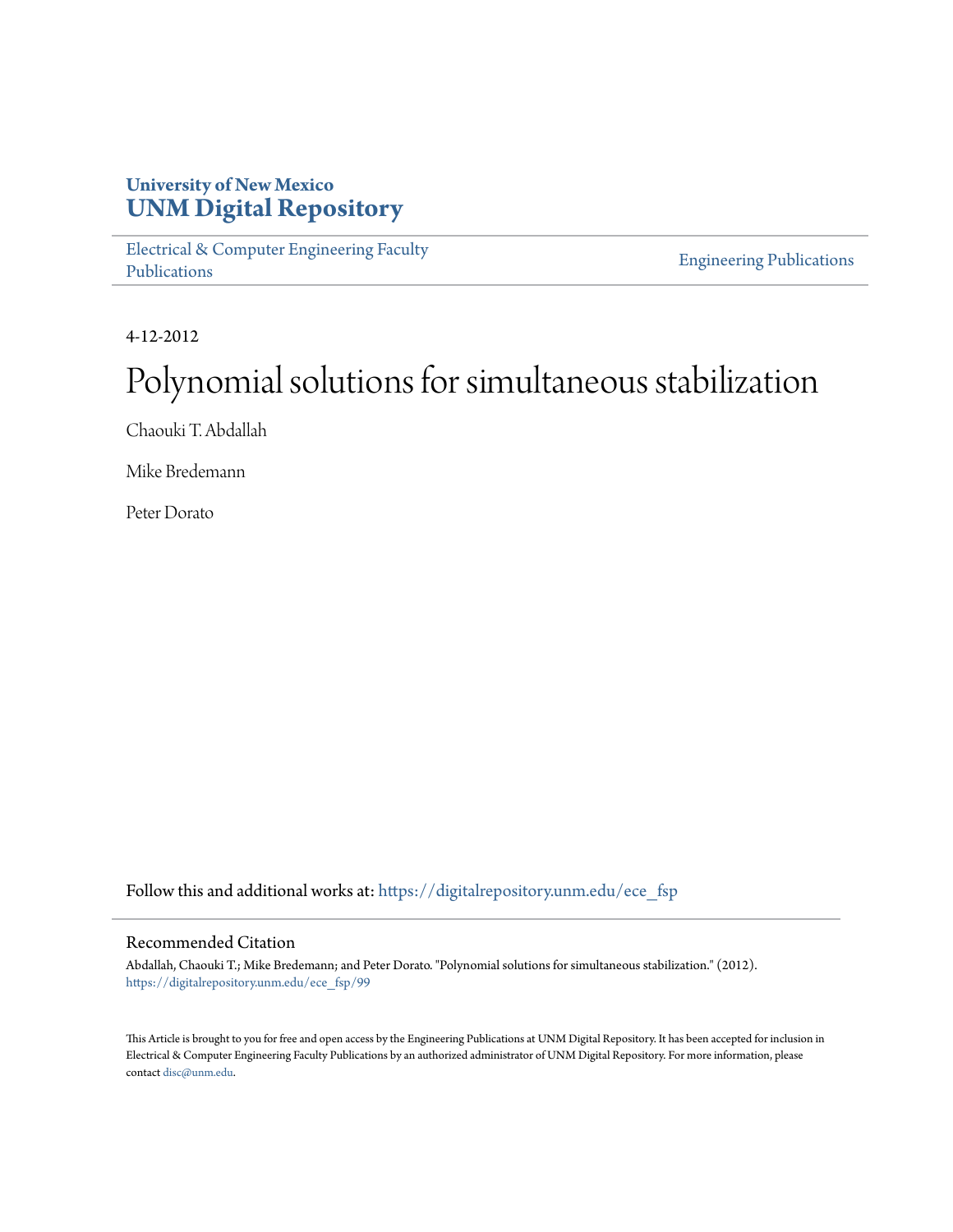# Polynomial Solutions for Simultaneous Stabilization

Mike Bredemann Chaouki T. Abdallah Peter Dorato Dept. 5722, MS 0972 EECE Department EECE Department Albuquerque, NM 87185 Albuquerque, NM 87131 Albuquerque, NM 87131 FAX: (505) 844-5993 FAX: (505) 277-1439 FAX: (505) 277-1439 mvbrede@sandia.gov chaouki@eece.unm.edu peter@eece.unm.edu

Sandia National Labs University of New Mexico University of New Mexico

## 2nd IFAC Symposium on Robust Conrol Design

Budapest, Hungary June 25-27, 1997

## Regular Paper

## ABSTRACT

In this paper, we present a new necessary and sufficient condition for simultaneous stabilization and new sufficient conditions for the existence of a simultaneously stabilizing controller, both derived from a polynomial approach. The additional requirements for the controller itself to be either stable or a Unit in  $H^{\infty}$ are also given. These new sufficient conditions are general in nature and are shown to reduce in special cases to several published papers. Examples illustrate the extensions.

Key Words. Simultaneous stabilization, strong stabilization, Unit stabilization, Hurwitz polynomials, exactly proper.

## 1 Introduction

In this paper, sufficient conditions for the existence of a controller, that stabilizes a set of  $n$  SISO plants:  $P_1, P_2, \ldots, P_n$  (simultaneous stabilization), are derived using a polynomial approach. The new sufficient condition used here is that the differences formed from an artificial plant,  $P_0$ , with all of the n plants,  $(P_0 - P_1)$ ,  $(P_0 - P_2)$ , ...,  $(P_0 - P_n)$  form minimum phase difference plants. It is shown that this condition is sufficient for (strong) simultaneous stabilization with a stable controller, when  $P_0$  is minimum phase. It is also shown that this condition is sufficient for simultaneous stabilization with a unit in  $H^{\infty}$ , when  $P_0$  is stable and minimum phase.

From this new sufficient condition, a plethora of new easily testable conditions arise. These conditions are a generalization of Blondel's result [3] in that the difference plants are allowed to be strictly proper, when the high frequency sign of all the strictly proper difference plants are the same. These conditions are a generalization of Barmish and Wei's result [1] in that the high frequency sign condition of all the plants are relaxed, and the plants are allowed to be non-minimum phase.

The proofs of these new sufficient conditions are related to a new necessary and sufficient condition for simultaneous stabilization. Specifically, n plants are simultaneously stabilizable if and only if they can be simultaneously stabilized with an exactly proper controller.

This paper is organized in the following manner. New necessary and sufficient conditions for simultaneous stabilization are stated in Section 2. Section 3 contains new sufficient conditions for simultaneous stabilization. Section 4 converts these new sufficient conditions to testable conditions. Examples demonstrate their extension and application. The summary and conclusions are in Section 5.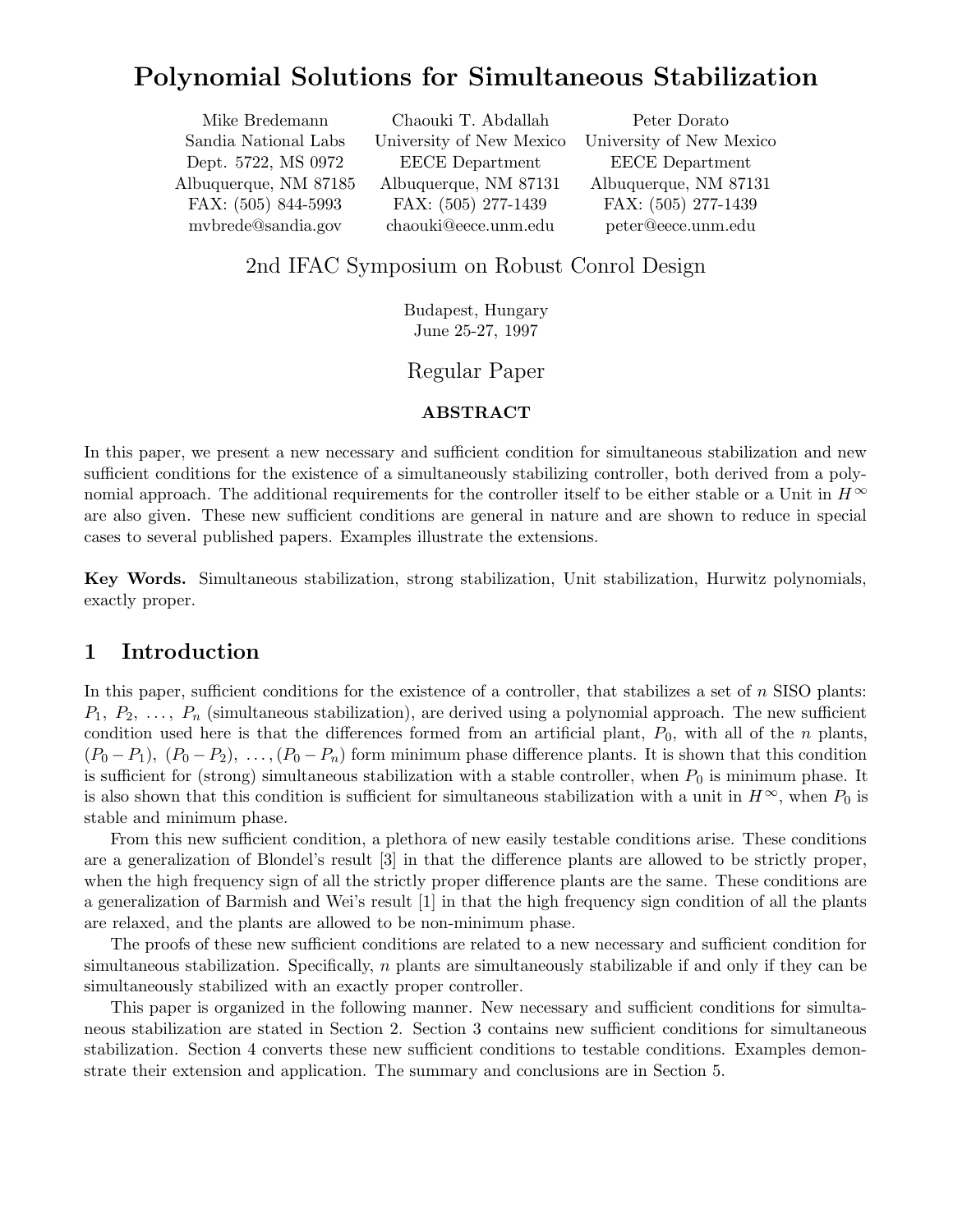## 2 Necessary and Sufficient Conditions for Simultaneous Stabilization

Tractable necessary and sufficient conditions for the simultaneous stabilization of more than two plants is an open problem. All existing forms of the necessary and sufficient conditions for this case are either an unsolved problem, or a translation from one unsolved problem into another. Vidyasagar and Viswanadham [13] showed that simultaneously stabilizing n MIMO plants is equivalent to *strongly stabilizing*  $(n-1)$  plants, that is, stabilizing  $(n - 1)$  plants with a *stable* compensator, one with no right half plane (RHP) poles. When  $(P_2 - P_1)$  is minimum phase (no RHP zeros) and exactly proper (zero relative degree), Blondel [2] showed that the n plants can be simultaneously stabilized if and only if  $(n-2)$  plants formed from the difference plant numerators of  $(P_2 - P_i)$  and  $(P_1 - P_i)$  can be simultaneously stabilized with a unit.

In this section, a new necessary and sufficient condition for simultaneous stabilization of  $n$  continuous time plants is stated. Although the simultaneous stabilization problem still remains an open problem for more than two plants, this new necessary and sufficient condition restricts the search for existence of a simultaneously stabilizing controller to exactly proper controllers. This fact is used in the proofs of the sufficient conditions derived in Section 2.

It is assumed, without loss of generality, that the denominator polynomials,  $d_i$ , of all plants,  $P_i = \frac{n_i}{d_i}$  $\frac{n_i}{d_i},$ are monic, and that the numerator polynomial,  $n_i$ , carries the high frequency coefficient for each plant. In most practical applications, the plants to be controlled are proper. It is assumed throughout this paper that the plants requiring simultaneous stabilization are proper. However, analogous derivations lead to similar results for improper plants. Some frequently used notation is first defined.

- 1. Given two plants  $P_i = \frac{n_i}{d_i}$  $\frac{n_i}{d_i}$  and  $P_j = \frac{n_j}{d_j}$  $\frac{d_i}{d_j}, n_{ij} = (n_i d_j - d_i n_j)$  represents the numerator of the difference of the two plants before denominator cancellations.
- 2.  $n_{ij}^+ = (n_i d_j + d_i n_j)$  represents the numerator of the sum of the two plants before denominator cancellations.
- 3.  $o(n_i)$  = the order of  $n_i(s)$  = the highest power of s in the polynomial  $n_i(s)$ .
- 4.  $rd(P_i) = o(d_i) o(n_i)$  the relative degree of  $P_i$ ).
- 5.  $M<sub>S</sub>$  = the set of strictly proper, minimum phase, rational functions.

The proofs in this paper are based upon the lemma proved by Barmish and Wei in [1], and variations of it.

**Lemma 1 (Barmish and Wei [1])** Given two polynomials,  $g(s)$  and  $h(s)$ , of finite degree,  $o(g)$  and  $o(h)$ respectively, with fixed real coefficients, where

- 1.  $h(s)$  is strictly Hurwitz with positive coefficients,
- 2.  $q(s)$  is monic,
- 3.  $o(q) \leq o(h) + 1$ ,

then there exists  $\epsilon_{max} > 0$  such that  $\forall \epsilon : 0 < \epsilon < \epsilon_{max}$ , the polynomial  $f(s) = h(s) + \epsilon g(s)$  is strictly Hurwitz with positive coefficients.

A minor variation is the following lemma.

**Lemma 2** Given two polynomials,  $g(s)$  and  $h(s)$ , of finite degree,  $o(g)$  and  $o(h)$  respectively, with fixed real coefficients, where

1.  $h(s)$  is strictly Hurwitz with positive coefficients,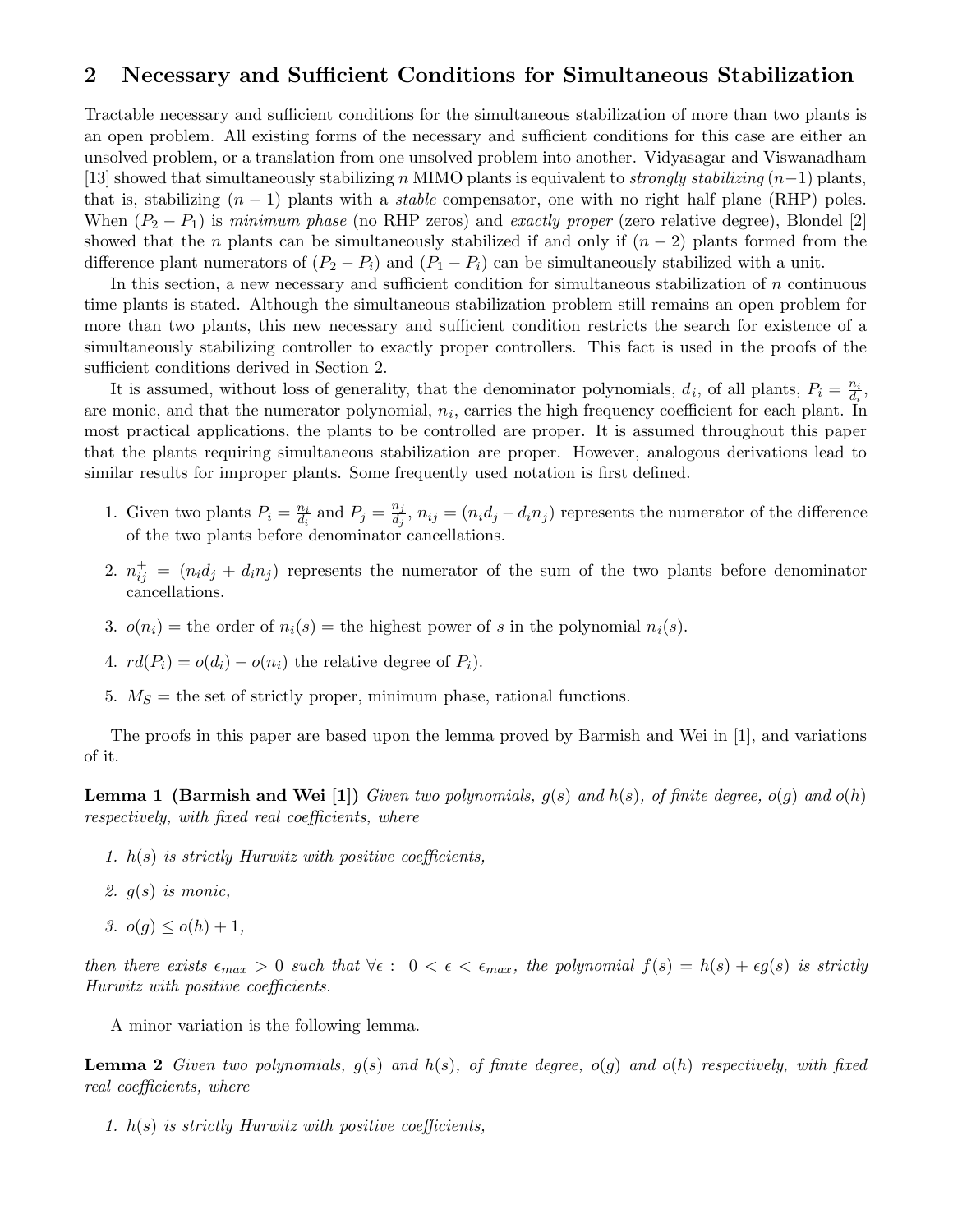- 2.  $q(s)$  is monic.
- 3.  $o(q) \leq o(h)$ ,

then there exists  $\epsilon_{max} > 0$  such that  $\forall \epsilon : 0 < \epsilon < \epsilon_{max}$ , the polynomial  $f(s) = h(s) - \epsilon g(s)$  is strictly Hurwitz with positive coefficients.

### Proof of Lemma 2:

Hurwitz testing matrices  $H_{\epsilon}^-$ , H, and H<sup>"</sup> are generated for  $f(s)$ ,  $h(s)$ , and  $g(s)$  respectively, as in Case 1 of the proof given by Barmish and Wei, but using  $H_{\epsilon}^- = H - \epsilon H^{\prime\prime}$  rather than  $H_{\epsilon}^+ = H + \epsilon H^{\prime\prime}$ .

The norm of a matrix is understood to be the square root of the maximum eigenvalue of the product of the matrix multiplied by its conjugate transpose. Observing that  $||H_{\epsilon}^-|| = ||H - \epsilon H^{\prime\prime}|| \ge ||H|| - \epsilon ||H^{\prime\prime}||$ , and  $||H_{\epsilon}^+|| = ||H - \epsilon H^{\prime\prime}|| \ge ||H|| - \epsilon ||H^{\prime\prime}||$  the remainder of the proof is identical.

Useful corollaries, which minimize the complexity of theorem proofs that follow, relax the monic requirements on  $g(s)$  and the sign of the coefficients of  $h(s)$ .

**Corollary 1** Given two polynomials,  $g(s)$  and  $h(s)$ , of finite degree,  $o(g)$  and  $o(h)$  respectively, with fixed real coefficients, where

- 1. h(s) is strictly Hurwitz,
- 2. The sign of the coefficient of the highest order term of  $g(s)$  is the same as the sign of the coefficients of all terms of  $h(s)$ ,
- 3.  $o(q) < o(h) + 1$ ,

then there exists  $\epsilon_{max} > 0$  such that  $\forall \epsilon : 0 < \epsilon < \epsilon_{max}$ , the polynomial  $f(s) = h(s) + \epsilon g(s)$  is strictly Hurwitz and the sign of all of the coefficients of  $f(s)$  are the same as the sign of all of the coefficients of  $h(s)$ .

## Proof of Corollary 1:

Let  $g_0$  represent the highest order coefficient of  $g(s)$ . Define  $q(s)$  and  $r(s)$  as

$$
q(s) = \frac{1}{g_0} \cdot g(s), \quad r(s) = \frac{1}{g_0} \cdot h(s)
$$

Then  $q(s)$  is monic,  $r(s)$  is strictly Hurwitz with positive coefficients, and  $d_q \leq d_r + 1$ , where  $d_q$  and  $d_r$  represent the degree of  $q(s)$  and  $r(s)$  respectively. From Lemma 1, there exists  $\epsilon_{max} > 0$ , such that  $p(s) = q(s) + \epsilon r(s)$  is strictly Hurwitz with positive coefficients  $\forall \epsilon : 0 < \epsilon < \epsilon_{max}$ . Therefore,  $f(s) = g_0 \cdot p(s)$ is also strictly Hurwitz and the sign of the coefficients of  $f(s)$  are the same as the sign of the coefficients of  $h(s)$ . This completes the proof.

**Corollary 2** Given two polynomials,  $g(s)$  and  $h(s)$ , of finite degree,  $o(g)$  and  $o(h)$  respectively, with fixed real coefficients, where

- 1. h(s) is strictly Hurwitz,
- 2.  $o(q) \leq o(h)$ ,

then there exists  $\epsilon_{max} > 0$  such that  $\forall \epsilon : 0 < \epsilon < \epsilon_{max}$ , the polynomial  $f(s) = h(s) + \epsilon g(s)$  is strictly Hurwitz and the sign of all of the coefficients of  $f(s)$  are the same as the sign of all of the coefficients of  $h(s)$ .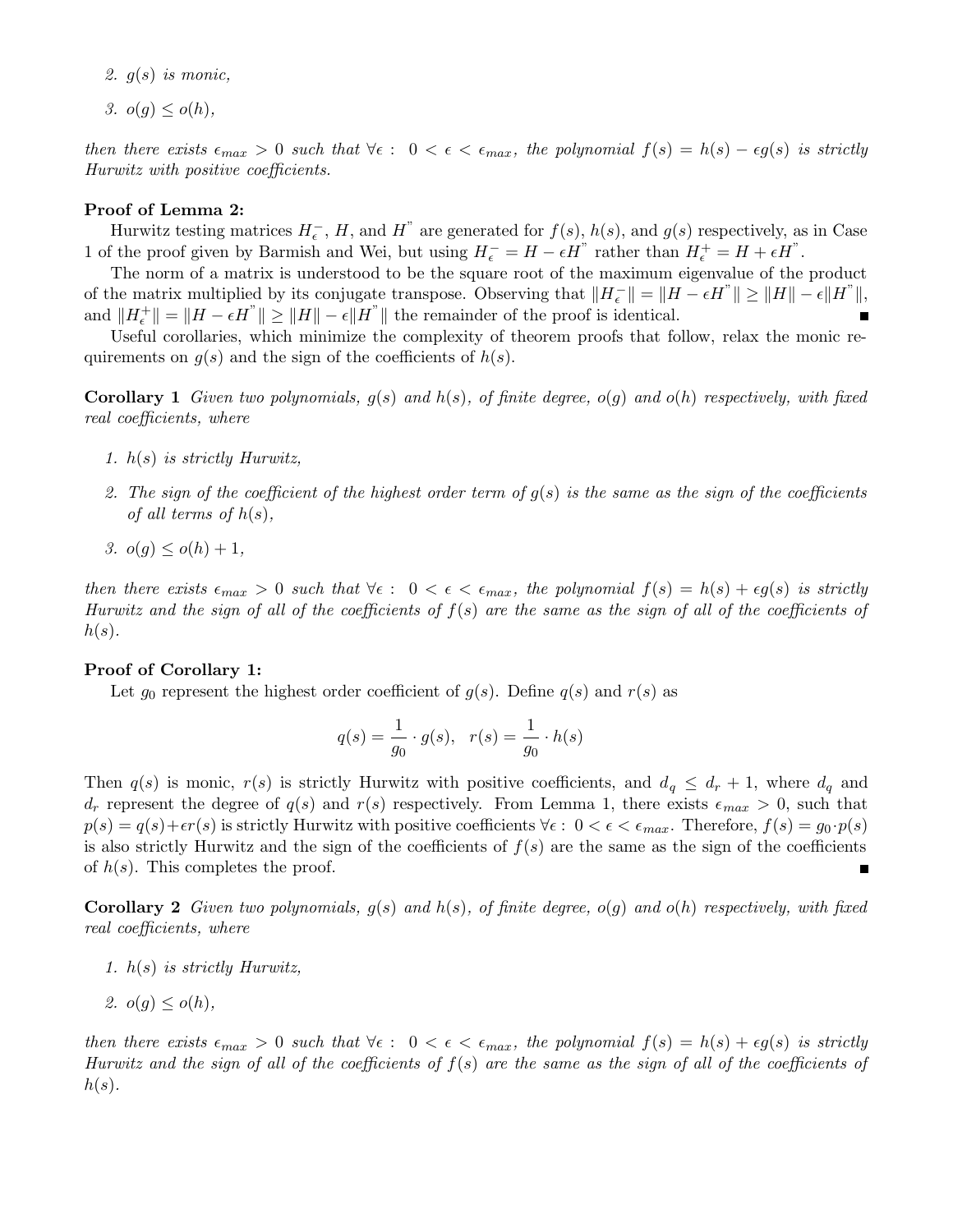### Proof of Corollary 2:

Let  $g_0$  represent the highest order coefficient of  $g(s)$ . Define  $g(s)$  and  $r(s)$  as

$$
q(s) = \frac{1}{g_0}g(s), \quad r(s) = \frac{1}{g_0}h(s)
$$

Then  $q(s)$  is monic,  $r(s)$  is strictly Hurwitz, and  $d_q \leq d_r$ , where  $d_q$  and  $d_r$  represent the degree of  $q(s)$ and  $r(s)$  respectively. If the sign of  $g_0$  is the same as the sign of the coefficients of  $h(s)$ , then from Lemma 1, there exists  $\epsilon_{max} > 0$ , such that  $p(s) = q(s) + \epsilon r(s)$  is strictly Hurwitz with positive coefficients  $\forall \epsilon : 0 < \epsilon < \epsilon_{max}$ . If the sign of  $g_0$  is the opposite of the sign of all the coefficients of  $h(s)$ , then from Lemma 2, there exists  $\epsilon_{max} > 0$ , such that  $p(s) = q(s) - \epsilon[-r(s)] = q(s) + \epsilon r(s)$  is strictly Hurwitz with positive coefficients  $\forall \epsilon : 0 < \epsilon < \epsilon_{max}$ . Therefore,  $f(s) = g_0 \cdot p(s)$  is also strictly Hurwitz and the sign of all of the coefficients of  $f(s)$  are the same as the sign of all of the coefficients of  $h(s)$ . This completes the proof. П

**Theorem 1** The *n* proper plants:  $P_i = \frac{n_i}{d_i}$  $\frac{n_i}{d_i}$ ,  $\forall i = 1, 2, \ldots, n$ , are simultaneously stabilizable if and only if the n plants are simultaneously stabilizable with an exactly proper controller.

#### Proof:

See [4]. The sufficiency proof is obvious. The necessity proof is as follows.

A controller,  $C(s)$ , internally stabilizes a plant,  $P(s)$ , when the following four transfer functions are proper, have stable poles, and there are no RHP pole-zero cancellations in  $P(s)C(s)$ .

$$
\frac{1}{1+P(s)C(s)}, \frac{P(s)}{1+P(s)C(s)}, \frac{C(s)}{1+P(s)C(s)}, \frac{P(s)C(s)}{1+P(s)C(s)}
$$

and when there are no RHP pole-zero cancellations in  $P(s)C(s)$ . This is discussed in [12], [2], and [7] among others. It should be noted, that the transfer function

$$
\frac{1}{1+P(s)C(s)} \in H^{\infty} \Leftrightarrow \frac{P(s)C(s)}{1+P(s)C(s)} \in H^{\infty}
$$

as can be seen from the simple subtraction.

$$
1 - \frac{1}{1 + P(s)C(s)} = \frac{P(s)C(s)}{1 + P(s)C(s)}
$$

Therefore, the system is internally stable when the three transfer functions

$$
\frac{1}{1+P(s)C(s)}, \frac{P(s)}{1+P(s)C(s)}, \frac{C(s)}{1+P(s)C(s)}
$$
(1)

are elements of  $H^{\infty}$ , and when there are no RHP pole-zero cancellations in  $P(s)C(s)$ .

If there exists a controller that simultaneously stabilizes the  $n$  proper plants, then the controller is either improper, strictly proper, or exactly proper. If it is exactly proper, the proof is complete. The remainder of the proof consists of showing that if there exist a simultaneously stabilizing controller that is strictly proper or improper, then there also exist an exactly proper simultaneously stabilizing controller.

If  $C_{sp}^0 = \frac{n_c}{d_c}$  $\frac{n_c}{d_c}$  is a strictly proper controller of relative degree  $r_c$ , that simultaneously stabilizes the n proper plants:  $P_i = \frac{n_i}{d_i}$  $\frac{n_i}{d_i}, \ \forall i = 1, 2, \dots, n$ , then from Equation (1),

$$
\frac{1}{(1+P_iC_{sp}^0)}, \frac{P_i}{(1+P_iC_{sp}^0)}, \frac{C_{sp}^0}{(1+P_iC_{sp}^0)}
$$

are all elements of  $H^{\infty}$ ,  $\forall i = 1, 2, ..., n$  and  $P_i$  and  $C_{sp}^0$  have no pole-zero cancellations. Note that for a strictly proper controller to internally stabilize a plant, the plant must be proper.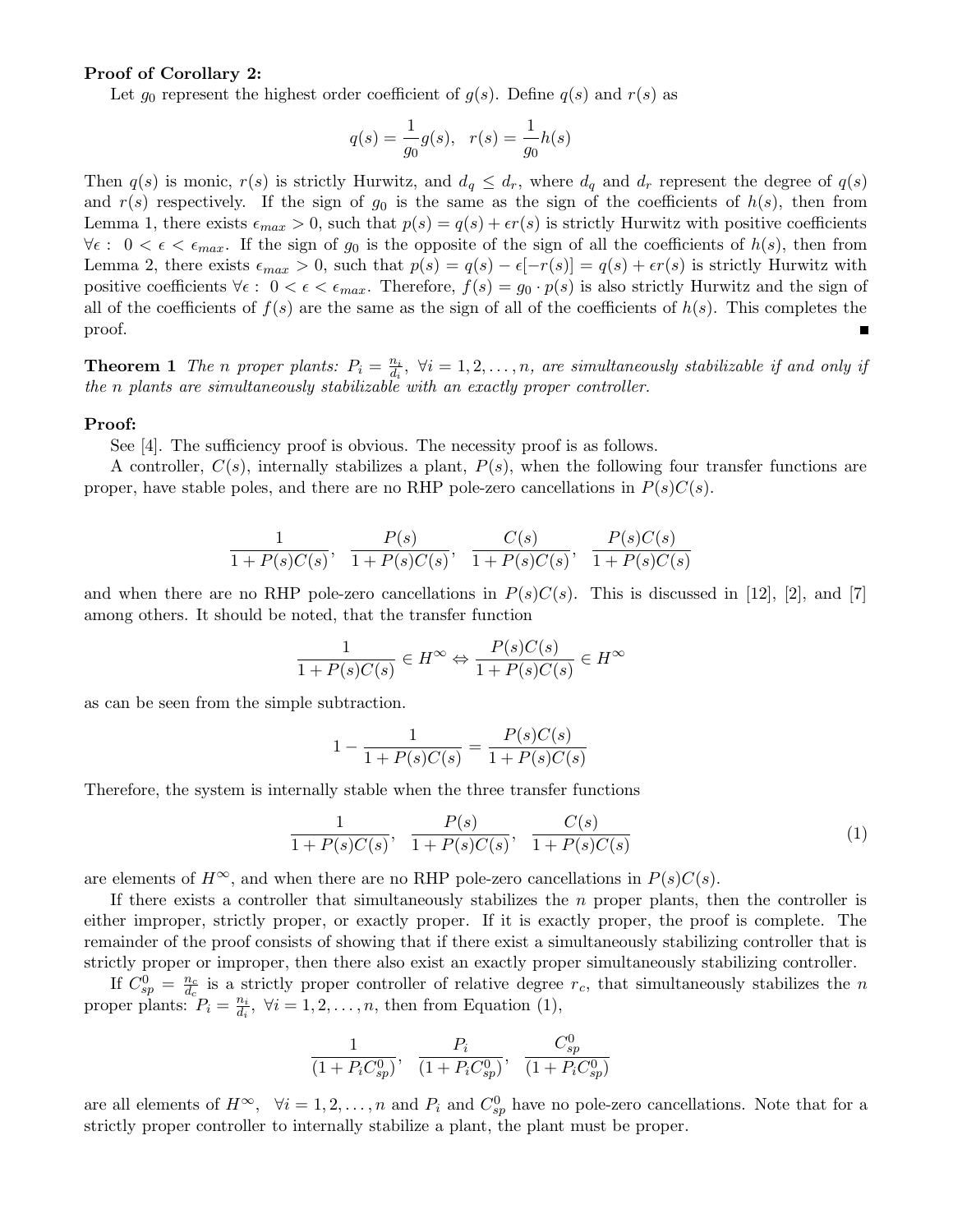Choosing

$$
C_{sp}^j = C_{sp}^{j-1} \cdot (\epsilon_j s + 1), \ \forall j = 1, 2, \dots, r_c
$$

then from Corollaries 1 and 2,  $\exists \epsilon_j > 0$  sufficiently small for each j, such that

$$
\frac{1}{(1+P_iC_{sp}^j)}, \frac{P_i}{(1+P_iC_{sp}^j)}, \frac{C_{sp}^j}{(1+P_iC_{sp}^j)}
$$

are also elements of  $H^{\infty}$ . In fact, when  $j = r_c$ ,  $C_{sp}^{r_c}$  is exactly proper, and

$$
(1 + C_{sp}^{r_c} P_i) \in H^\infty
$$

and is exactly proper  $\forall i = 1, 2, ..., n$ . Therefore,  $C_{sp}^{r_c}$  is an exactly proper controller that simultaneously stabilizes the plants.

Similarly, if  $C_{ip}^0 = \frac{n_c}{d_c}$  $\frac{n_c}{d_c}$  is an improper controller of relative degree  $r_c = -rd(C_{ip}^0)$ , that simultaneously stabilizes the *n* proper plants:  $P_i = \frac{n_i}{d_i}$  $\frac{n_i}{d_i}, \ \forall i = 1, 2, \dots, n, \text{ then}$ 

$$
\frac{1}{(1+P_iC_{ip}^0)}, \frac{P_i}{(1+P_iC_{ip}^0)}, \frac{C_{ip}^0}{(1+P_iC_{ip}^0)}
$$

are all elements of  $H^{\infty}$ ,  $\forall i = 1, 2, ..., n$  and  $P_i$  and  $C_{sp}^0$  have no pole-zero cancellations. Note that for an improper controller to internally stabilize a plant, the plant must be either improper or exactly proper.

Choosing

$$
C_{ip}^j = C_{ip}^{j-1} \cdot \frac{1}{(\epsilon_j s + 1)}, \ \forall j = 1, 2, \dots, r_c
$$

then from Corollaries 1 and 2,  $\exists \epsilon_j > 0$  sufficiently small for each j, such that

$$
\frac{1}{(1+P_iC_{ip}^j)}, \frac{P_i}{(1+P_iC_{ip}^j)}, \frac{C_{ip}^j}{(1+P_iC_{ip}^j)}
$$

are also elements of  $H^{\infty}$ . In fact, when  $j = r_c$ ,  $C_{ip}^{r_c}$  is exactly proper, and

$$
(1 + C_{ip}^{r_c} P_i) \in H^\infty
$$

and is exactly proper  $\forall i = 1, 2, ..., n$ . Therefore,  $C_{ip}^{r_c}$  is an exactly proper controller that simultaneously stabilizes the plants.

Theorem 1 is also true for improper plants. The following theorem and associated corollaries are restatements of Theorem 1 for proper plants and are used in the proofs of theorems for sufficient conditions.

**Theorem 2** The *n* proper plants:  $P_i = \frac{n_i}{d_i}$  $\frac{n_i}{d_i}, \forall i = 1, 2, \ldots, n,$  are simultaneously stabilizable, if and only if there exists an exactly proper artificial plant,  $P_0 = \frac{n_0}{d_0}$  $\frac{n_0}{d_0}$ , such that

- 1.  $(n_0d_i n_id_0)$  is strictly Hurwitz  $\forall i = 1, 2, \ldots, n$
- 2.  $(P_0 P_i)$  is exactly proper  $\forall i = 1, 2, ..., n$

#### Proof:

See [4]. This proof is simply derived by replacing the exactly proper simultaneously stabilizing controller with the substitution  $C_{ep} = -\frac{1}{P_0}$ .

**Corollary 3** The *n* proper plants:  $P_i = \frac{n_i}{d_i}$  $\frac{n_i}{d_i}$ ,  $\forall i = 1, 2, \ldots, n$ , are (strongly) simultaneously stabilizable with a stable controller, if and only if there exists an exactly proper, minimum phase artificial plant,  $P_0 = \frac{n_0}{d_0}$  $\frac{n_0}{d_0},$ such that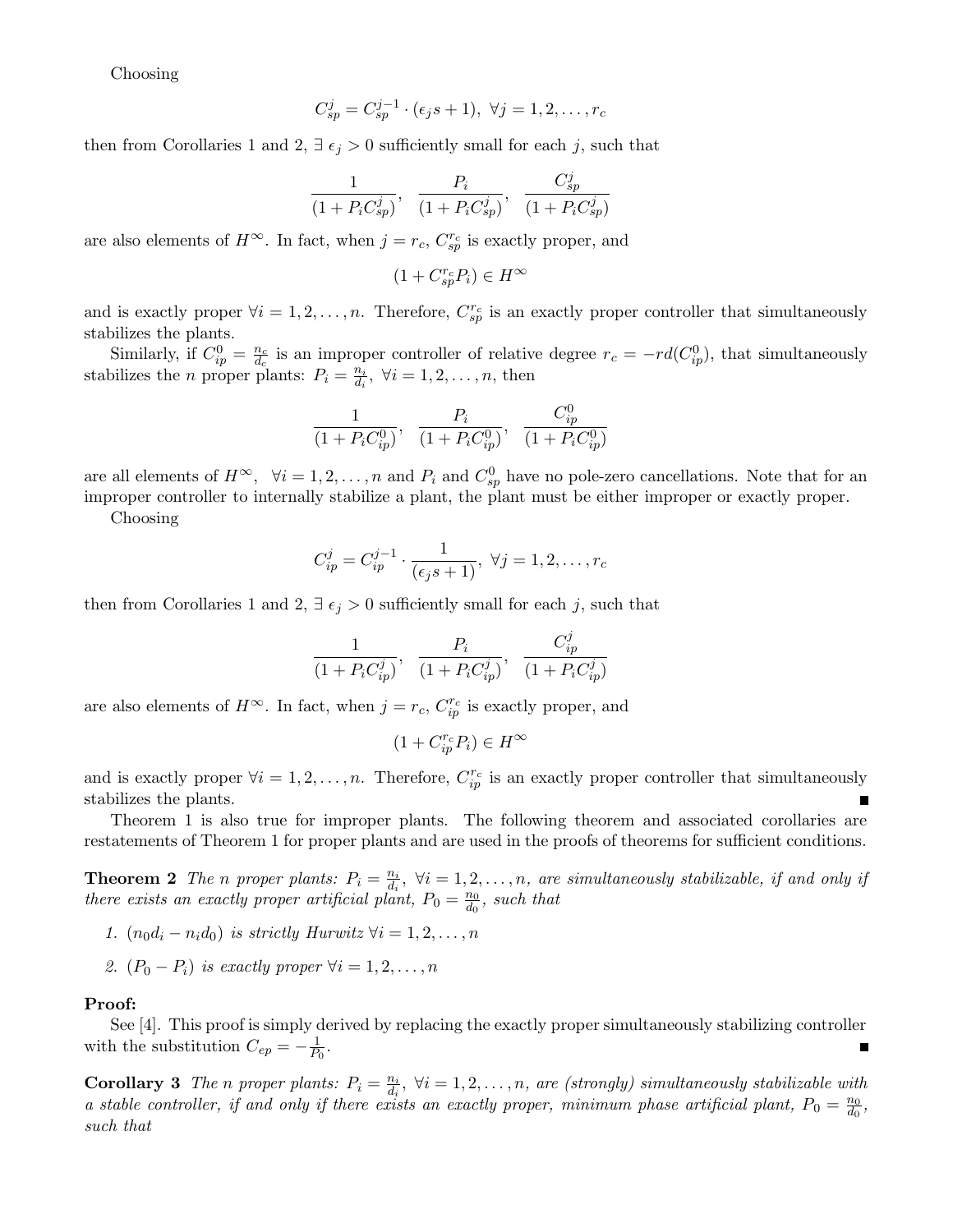1.  $(n_0d_i - n_id_0)$  is strictly Hurwitz  $\forall i = 1, 2, ..., n$ 

2.  $(P_0 - P_i)$  is exactly proper  $\forall i = 1, 2, \ldots, n$ 

## Proof:

See [4]. This proof is again complete by replacing the stable exactly proper simultaneously stabilizing controller with the substitution  $C_{ep} = -\frac{1}{P_0}$ .

**Corollary** 4 The *n* proper plants:  $P_i = \frac{n_i}{d_i}$  $\frac{n_i}{d_i}, \forall i = 1, 2, \ldots, n$ , are simultaneously stabilizable with a unit in  $H^{\infty}$ , if and only if there exists a unit,  $P_0 = \frac{n_0}{d_0}$  $\frac{n_0}{d_0}$ , such that

- 1.  $(n_0d_i n_id_0)$  is strictly Hurwitz  $\forall i = 1, 2, \ldots, n$
- 2.  $(P_0 P_i)$  is exactly proper  $\forall i = 1, 2, ..., n$

#### Proof:

This proof is obvious by replacing the simultaneously stabilizing Unit in  $H^{\infty}$  with  $C_{ep} = -\frac{1}{P_0}$ .

## 3 Sufficient Conditions for Simultaneous Stabilization

New sufficient conditions are presented in this section. These conditions are quite general in nature and offer a wide range of testable conditions, which are briefly discussed in Section 4. The main result of this section is stated in the following theorem. Since *strong* or *Unit* stabilization extends the number of plants which could be simultaneously stabilized by 1 or 2 respectively, the corollaries associated with the main result pertain to the plausibility of a strictly Hurwitz characteristic for the numerator or denominator polynomials of the simultaneously stabilizing controller.

**Theorem 3** The *n* proper plants:  $P_i = \frac{n_i}{d_i}$  $\frac{n_i}{d_i}$ ,  $\forall i = 1, 2, \ldots, n$ , are simultaneously stabilizable, if there exists an artificial plant,  $P_0 = \frac{n_0}{d_0}$  $\frac{n_0}{d_0}$ , not necessarily proper, such that

- 1.  $(n_0d_i n_id_0)$  is strictly Hurwitz  $\forall i = 1, 2, \ldots, n$
- 2. The difference plants,  $(P_0 P_i)$ , that are strictly proper, have the same high frequency sign

## Proof Outline:

This proof is split into 2 parts depending upon whether the maximum relative degree of all the difference plants,  $r_d = \max\{r_i\} = \max\{rd(P_0 - P_i)\}\$ , is greater than the relative degree of  $P_0$ ,  $r_c = rd(P_0)$ .

If  $r_d > r_c$ , then the plant  $P_0^0 = P_0 = \frac{n_0^0}{d_0^0}$ , is modified  $(r_d - r_c)$  times as follows:

$$
P_0^m = P_0^{m-1} \cdot \frac{(h_m + \epsilon_m a_m)}{h_m} = \frac{n_0^m}{d_0^m}, \ \forall m = 1, 2, \dots, (r_d - r_c)
$$

where

1.  $a_m$  is any arbitrary polynomial of finite order with the sign of the leading coefficient equal to the sign of the leading coefficient of  $h_m n_{0i}^{m-1} n_0^{m-1}$ ,  $\forall i \in K$ .

$$
2. \ \ n_{0i}^{m-1} = n_0^{m-1} d_i - d_0^{m-1} n_i
$$

3. 
$$
K = \{i : (P_0 - P_i) \in M_S\}
$$

4.  $h_m$  is any strictly Hurwitz polynomial of degree equal to  $o(h_m) = o(a_m) + r_{m-1} - r_c - 1$ 

5. 
$$
r_{m-1} = \max\{rd(P_0^{m-1} - P_i) \,\forall i = 1, 2, ..., n\}
$$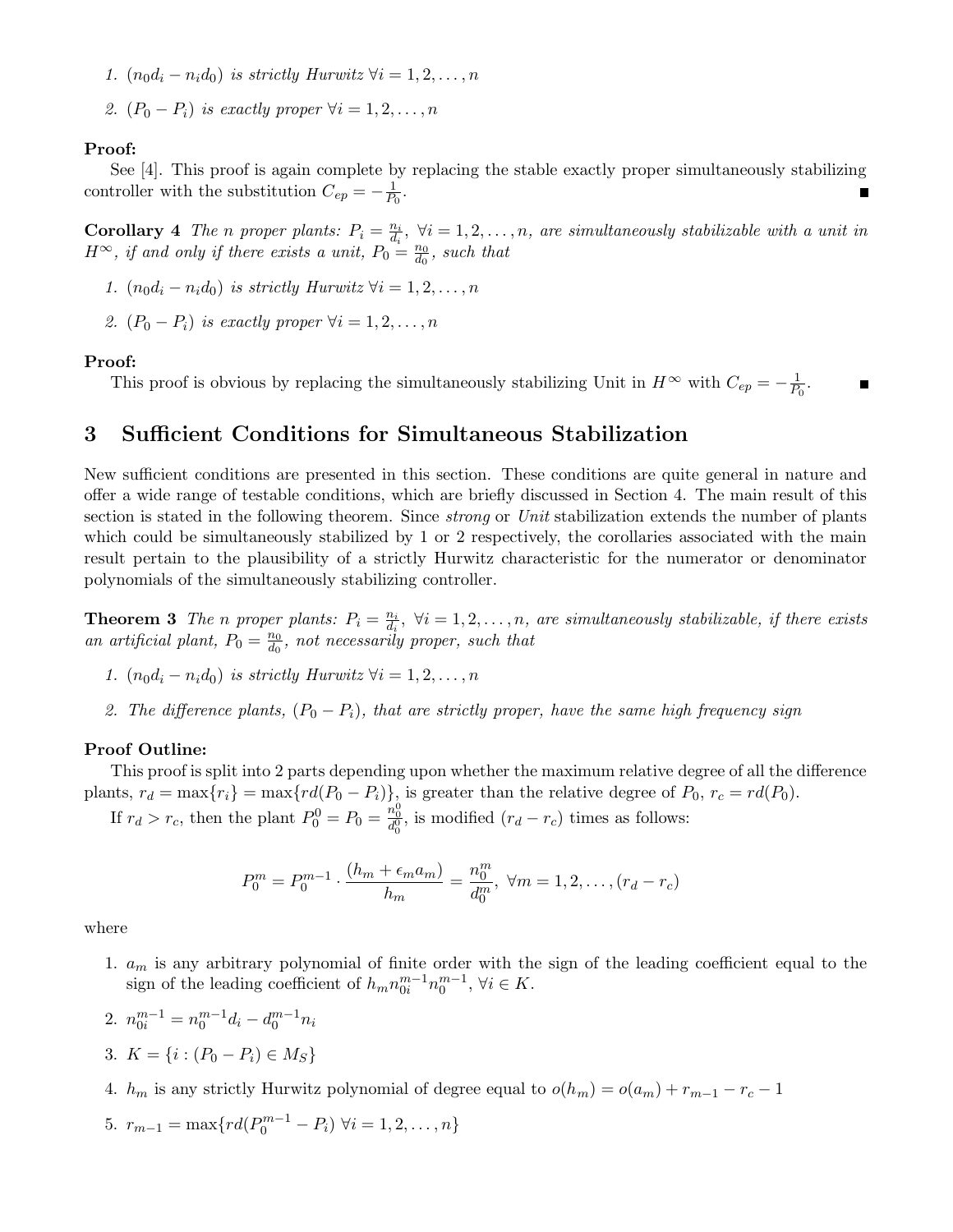With this choice of modified plant, it is shown in [4] from Corollaries 1 and 2 that there exists an  $\epsilon_m > 0$ sufficiently small such that the following conditions are true for each step,  $m = 1, 2, \ldots, (r_d - r_c)$ 

- 1.  $rd(P_0^m P_i) = rd(P_0^{m-1} P_i) 1, \ \forall i \in J_{m-1}$  $\Rightarrow$   $r_m = r_{m-1} - 1$
- 2.  $rd(P_0^m P_i) = rd(P_0^{m-1} P_i), \ \forall i \notin J_{m-1}$
- 3.  $n_{0i}^m := (n_0^m d_i n_i d_0^m)$  is strictly Hurwitz  $\forall i$
- 4. The high frequency signs of  $n_{0i}^m$  are the same  $\forall i \in K$ .
- 5.  $rd(P_0^m) = rd(P_0^{m-1}) = r_c$

where  $r_m = \max\{rd(P_0^m - P_i), \forall i = 1, 2, ..., n\}$  and  $J_m = \{i : rd(P_0^m - P_i) = r_m\}$ 

After  $(r_d - r_c)$  steps, there exists a proper plant,  $P_0^{(r_d - r_c)}$ , of relative degree  $r_c$ , such that  $(n_0^{(r_d - r_c)}d_i$  $n_i d_0^{(r_d-r_c)}$  is strictly Hurwitz and  $rd(P_0^{(r_d-r_c)}-P_i) \leq r_c$ ,  $\forall i$ , and that the high frequency sign of  $(P_0^{(r_0-r_c)}-P_i)$  $P_i$ ) is the same  $\forall i \in K$ . If  $r_d \leq r_c$ , then these steps mentioned above can be skipped. If  $r_c = 0$ , then the proof is complete.

If  $r_c > 0$  and  $r_m = r_c$  or  $r_d \le r_c$ , then we redefine the original plant as  $P_c^0 = P_0^{(r_d - r_c)} = \frac{n_c^0}{d_c^0}$  when  $r_m = r_c$  or  $P_c^0 = P_0 = \frac{n_c^0}{d_c^0}$  when  $r_d \le r_c$ . The plant  $P_c^0$  is then modified  $r_c$  times as follows:

$$
P_c^m = P_c^{m-1} \cdot \frac{(h_m + \epsilon_m a_m)}{h_m} = \frac{n_c^m}{d_c^m}
$$

where

- 1.  $a_m$  is any arbitrary polynomial of finite order with the sign of the leading coefficient equal to the sign of the leading coefficient of  $h_m n_{ci}^{m-1} n_c^{m-1}$ ,  $\forall i \in K$ .
- 2.  $n_{ci}^{m-1} = n_c^{m-1} d_i d_c^{m-1} n_i$
- 3.  $K = \{i : (P_0 P_i) \in M_S\}$
- 4.  $h_m$  is any strictly Hurwitz polynomial of degree equal to  $o(h_m) = o(a_m) 1$

With this choice of modified plant, it is shown in [4] from Corollaries 1 and 2 that there exists an  $\epsilon_m > 0$ sufficiently small such that the following conditions are true for each step,  $m = 1, 2, \ldots, r_c$ 

1.  $rd(P_c^m - P_i) = rd(P_c^{m-1} - P_i) - 1, \ \forall i \in Q_m$ 

$$
2. \ r d(P_c^m - P_i) = r d(P_c^{m-1} - P_i), \ \forall i \notin Q_m
$$

- 3.  $n_{ci}^m := (n_c^m d_i n_i d_c^m)$  is strictly Hurwitz  $\forall i$
- 4. The high frequency signs of  $n_{ci}^m$  are the same  $\forall i \in K$ .

5. 
$$
rd(P_c^m) = rd(P_c^{m-1}) - 1 = r_c - m
$$

where  $Q_m = \{ i : rd(P_c^m - P_i) = rd(P_c^m) \}.$ 

After  $r_c$  steps, we have an exactly proper plant,  $P_c^{r_c}$ , which forms exactly proper, minimum phase difference plants,  $(P_c^{r_c} - P_i)$ ,  $\forall i = 1, 2, ..., n$ . From Theorem 2, the controller  $C = -\frac{1}{P_c^2}$  $\frac{1}{P_c^{r_c}}$  simultaneously stabilizes the *n* plants. π

There is an equivalent interpretation of the sufficient conditions in Theorem 3 from a unit interpolation viewpoint. When a plant,  $P_0$ , exists, which forms minimum phase difference plants with all the other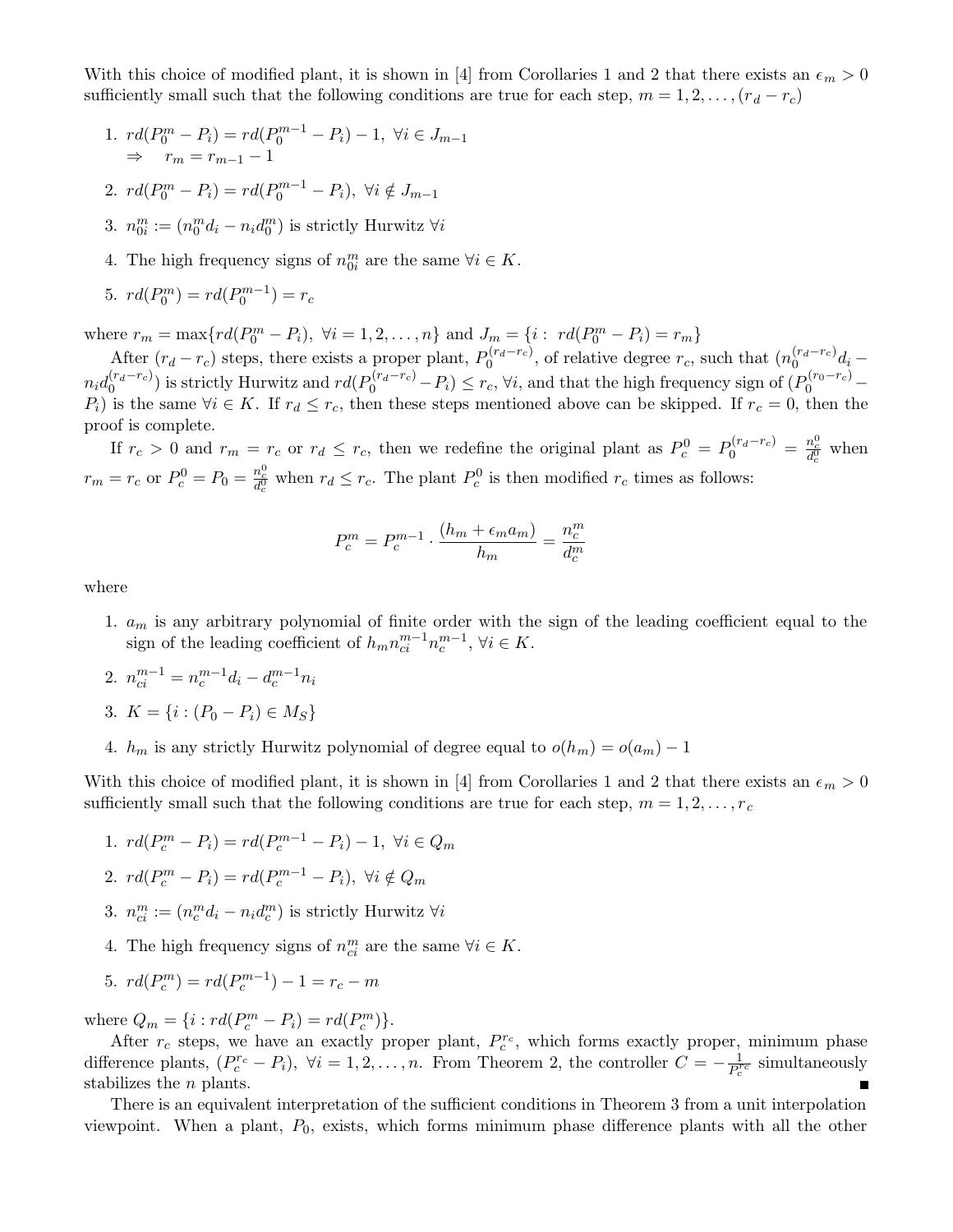plants,  $(P_0 - P_1)$ ,  $(P_0 - P_2)$ ,...,  $(P_0 - P_n)$ , then there exists a unit which interpolates to  $\frac{d_1}{d_2}$ , at all finite plants,  $(1 \tbinom{n-1}{1}, (1 \tbinom{n-1}{2}, \ldots, (1 \tbinom{n-1}{n}),$  then there exists a time which interpolates to  $\frac{d_2}{d_2}$ , at an infiner zeros of  $(P_2 - P_1)$  in the RHP, and interpolates to  $\frac{n_1}{n_2}$  at the zeros of  $\frac{n_{12}}{n}$  other finite intersections with  $\frac{n_{1i}}{n_{2i}}, \forall i = 3, 4, ..., n$  in the RHP. The high frequency sign conditions on the strictly proper difference plants are sufficient conditions for the unit to interpolate to the points at  $s = \infty$ as well without causing the unit to intersect with any of these curves at any other point in the RHP. This is discussed in more detail in [4].

**Corollary 5** The *n* proper plants:  $P_i = \frac{n_i}{d_i}$  $\frac{n_i}{d_i}$ ,  $\forall i = 1, 2, \ldots, n$ , are (strongly) simultaneously stabilizable with a stable controller, if there exists a minimum phase artificial plant,  $P_0 = \frac{n_0}{d_0}$  $\frac{n_0}{d_0}$ , not necessarily proper, such that

- 1.  $(n_0d_i n_id_0)$  is strictly Hurwitz  $\forall i = 1, 2, \ldots, n$
- 2. The difference plants,  $(P_0 P_i)$ , that are strictly proper, have the same high frequency sign
- 3. If  $P_0$  is strictly proper, then the high frequency sign of  $P_0$  is the same as the high frequency sign of all of the difference plants,  $(P_0 - P_i)$ , that are strictly proper

#### Proof:

The proof of this corollary follows that of Theorem 3 with the additional requirement of showing that for the very same plant modifications  $\epsilon_m$  can also be chosen sufficiently small to ensure that  $n_0^m$  and  $n_c^m$ remain strictly Hurwitz polynomials. The proof then follows from Theorem 3. See [4] for more detail.

**Corollary 6** The *n* proper plants:  $P_i = \frac{n_i}{d_i}$  $\frac{n_i}{d_i}, \forall i = 1, 2, \ldots, n,$  are simultaneously stabilizable with a unit in  $H^{\infty}$ , if there exists a minimum phase, stable artificial plant,  $P_0 = \frac{n_0}{d_0}$  $\frac{n_0}{d_0}$ , not necessarily proper, such that

- 1.  $(n_0d_i n_id_0)$  is strictly Hurwitz  $\forall i = 1, 2, ..., n$
- 2. The difference plants,  $(P_0 P_i)$ , that are strictly proper, have the same high frequency sign
- 3. If  $P_0$  is strictly proper, then the high frequency sign of  $P_0$  is the same as the high frequency sign of all of the difference plants,  $(P_0 - P_i)$ , that are strictly proper

## Proof:

The proof of this corollary follows that of Theorem 3 with the additional requirements of showing that for the very same plant modifications  $\epsilon_m$  can also be chosen sufficiently small to ensure that  $n_0^m$ ,  $n_c^m$ ,  $d_0^m$ , and  $d_c^m$  remain strictly Hurwitz polynomials. The proof then follows from Theorem 4. See [4] for more detail.

## 4 Conversions from Sufficient Conditions to Testable Conditions

In this section, the new sufficient conditions derived in Section 3 are used to create easily testable conditions. Examples illustrate some of the applications.

**Theorem 4** The *n* proper plants:  $P_i = \frac{n_i}{d_i}$  $\frac{n_i}{d_i}$ ,  $\forall i = 1, 2, \ldots, n$ , are simultaneously stabilizable, if one of the plants,  $P_1 = \frac{n_1}{d_1}$  $\frac{n_1}{d_1}$ , is such that

- 1.  $(n_1d_i n_id_1)$  is strictly Hurwitz  $\forall i = 2, 3, ..., n$
- 2. The difference plants,  $(P_1 P_i)$ ,  $i \neq 1$ , that are strictly proper, have the same high frequency sign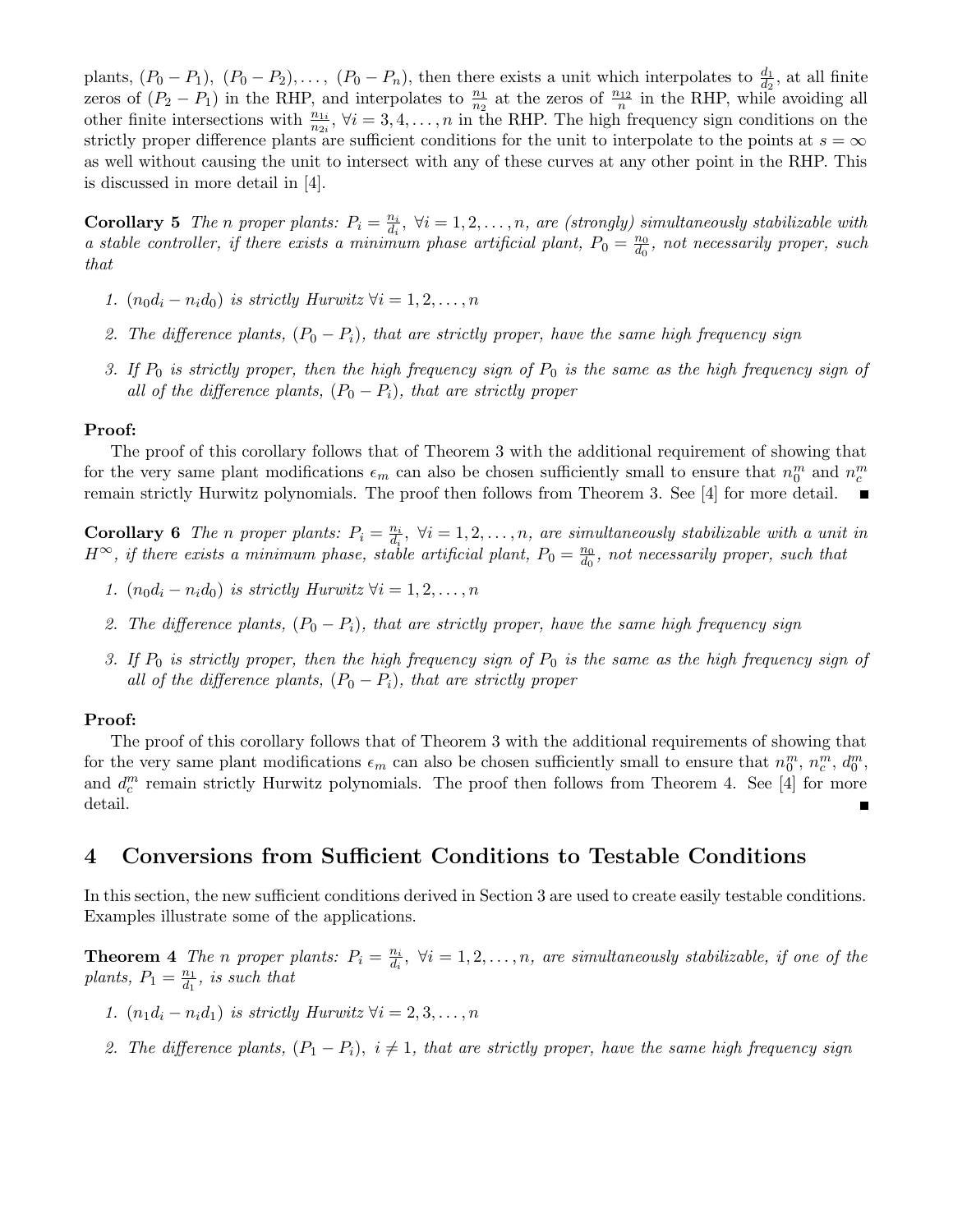**Proof:** Assume there exists a proper plant,  $P_1$ , such that  $n_{1i} := (n_1d_i - n_id_1)$  is strictly Hurwitz and the difference plants,  $(P_1 - P_i)$ , that are strictly proper, have the same high frequency sign  $\forall i = 2, 3, ..., n$ . Since each of the plants,  $P_i$ , are proper  $\forall i$ ,  $(P_1 - P_i)$  cannot be improper.

Consider the plant  $P_0$ ,

$$
P_0 = \frac{n_0}{d_0} = \frac{(n_1 h + \epsilon_0 a_0 n_{k1} n_j)}{(d_1 h + \epsilon_0 a_0 n_{k1} d_j)}
$$
(2)

where

1. j,  $k \in 2, 3, \ldots, n$ . j and k may be equal, but are not required to be.

2.

$$
a_0 = \left\{ \begin{array}{ll} 1, & \text{when the high frequency sign of } n_{1i} > 0, \ \forall i \in K \\ -1, & \text{when the high frequency sign of } n_{1i} < 0, \ \forall i \in K \end{array} \right\}
$$

3. h is any strictly Hurwitz polynomial of degree  $o(h) \ge \max\{o_1, o_2\}$ , where

$$
o_1 = o(n_{jk})
$$
  
 
$$
o_2 = o(n_{1k}) + o(n_{ji}) - o(n_{1i}), \forall i \neq 1, k, j
$$

The difference plants formed with this choice of  $P_0$  become

$$
(P_0 - P_i) = \frac{hn_{1i} + \epsilon_0 a_0 n_{k1} n_{ji}}{d_i (d_1 h + \epsilon_0 a_0 n_{k1} d_j)}
$$

It is shown in [4] from Corollaries 1 and 2 that  $\exists \epsilon_0 > 0$  sufficiently small such that each of these difference plants are minimum phase, and those that are strictly proper have the same high frequency sign. The proof then follows from Theorem 3. П

**Corollary 7** The *n* proper plants:  $P_i = \frac{n_i}{d_i}$  $\frac{n_i}{d_i}, \forall i = 1, 2, \ldots, n,$  are (strongly) simultaneously stabilizable with a stable controller, if one of the plants,  $P_1^{\alpha} = \frac{n_1}{d_1}$  $\frac{n_1}{d_1}$ , is minimum phase such that

- 1.  $(n_1d_i n_id_1)$  is strictly Hurwitz  $\forall i = 2, 3, ..., n$
- 2. The difference plants,  $(P_1 P_i)$ , that are strictly proper, have the same high frequency sign  $\forall i =$  $2, 3, \ldots, n$
- 3. If the plant,  $P_1$ , is strictly proper, then the high frequency sign of  $P_1$  is the same as the high frequency sign of the difference plants,  $(P_1 - P_i)$ , that are strictly proper.

## Proof:

The proof of this corollary follows that of Theorem 4 with the additional requirement of showing that for the very same plant formation  $\epsilon_0$  can also be chosen sufficiently small to ensure that  $n_0$  remains a strictly Hurwitz polynomial. This requires that the the strictly Hurwitz polynomial,  $h$ , chosen in Equation (2), be of order  $o(h) \ge \max\{o_1, o_2, o_3\}$ , where

$$
o_1 = o(n_{jk})
$$
  
\n
$$
o_2 = o(n_{1k}) + o(n_{ji}) - o(n_{1i}), \forall i \neq 1, k, j
$$
  
\n
$$
o_3 = o(n_{1k}) + o(n_j) - o(n_1)
$$

The proof then follows from Corollary 5. See [4] for more detail.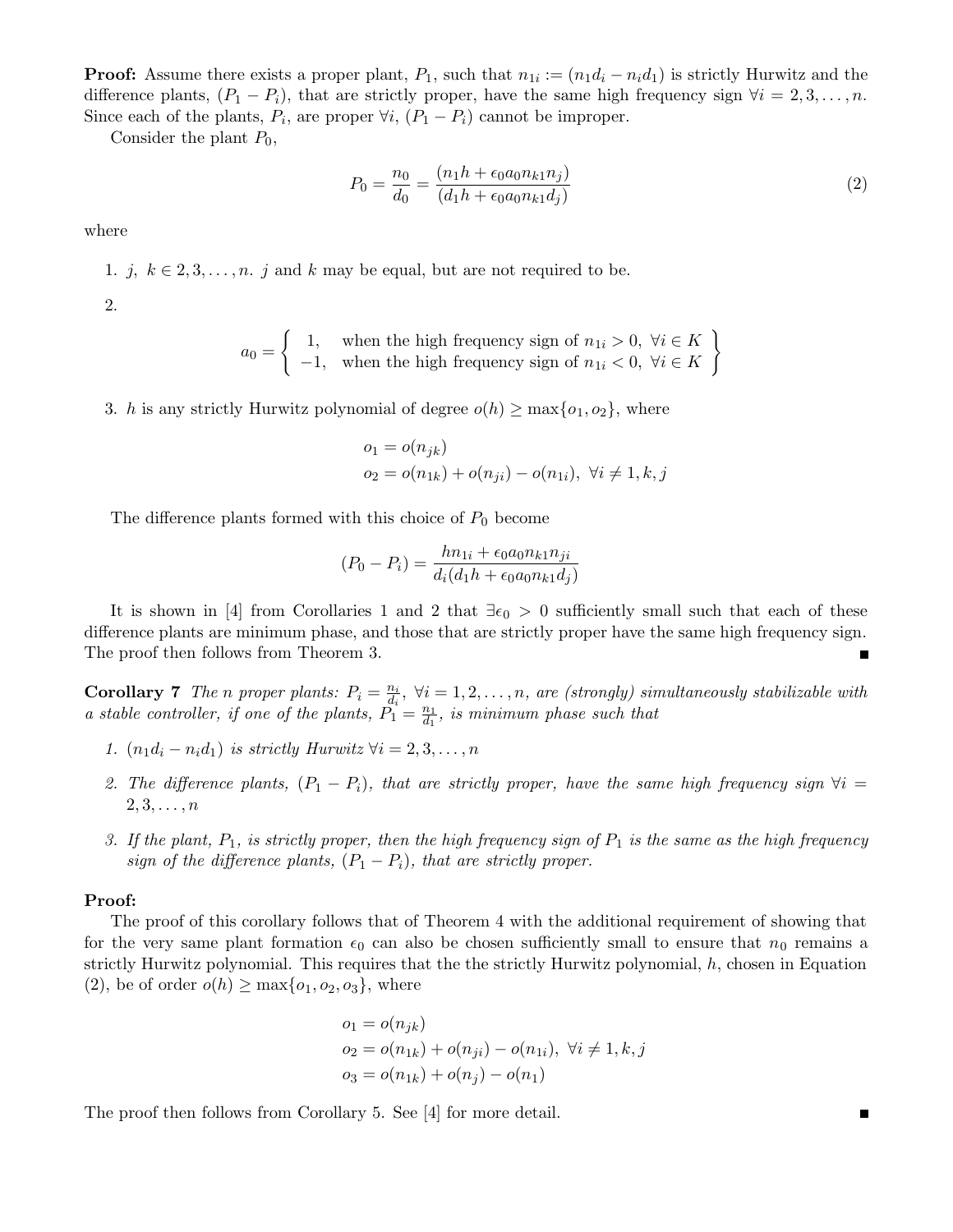**Corollary 8** The *n* proper plants:  $P_i = \frac{n_i}{d_i}$  $\frac{n_i}{d_i}$ ,  $\forall i = 1, 2, \ldots, n$ , are simultaneously stabilizable with a unit in  $H^{\infty}$ , if one of the plants,  $P_1 = \frac{n_1}{d_1}$  $\frac{n_1}{d_1}$ , is minimum phase, and stable such that

- 1.  $(n_1d_i n_id_1)$  is strictly Hurwitz  $\forall i = 2, 3, ..., n$
- 2. The difference plants,  $(P_1 P_i)$ , that are strictly proper, have the same high frequency sign  $\forall i =$  $2, 3, \ldots, n$
- 3. If the plant,  $P_1$ , is strictly proper, then the high frequency sign of  $P_1$  is the same as the high frequency sign of the difference plants,  $(P_1 - P_i)$ , that are strictly proper.

#### Proof:

The proof of this corollary follows that of Theorem 4 with the additional requirement of showing that for the very same plant formation  $\epsilon_0$  can also be chosen sufficiently small to ensure that  $n_0$  and  $d_0$  remain strictly Hurwitz polynomials. This requires that the the strictly Hurwitz polynomial, h, chosen in equation 2 be of order  $o(h) \ge \max\{o_1, o_2, o_3, o_4\}$ , where

$$
o_1 = o(n_{jk})
$$
  
\n
$$
o_2 = o(n_{1k}) + o(n_{ji}) - o(n_{1i}), \forall i \neq 1, k, j
$$
  
\n
$$
o_3 = o(n_{1k}) + o(n_j) - o(n_1)
$$
  
\n
$$
o_4 = o(n_{1k}) + o(d_j) - o(d_1)
$$

The proof then follows from Corollary 6. See [4] for more detail.

Example 1 Find a simultaneously stabilizing controller for the following three plants.

$$
P_1 = \frac{n_1}{d_1} = \frac{1}{(s+1)}, \ P_2 = \frac{n_2}{d_2} = \frac{1}{(s^2 - s + 1)}, \ P_3 = \frac{n_3}{d_3} = \frac{-1}{3s}
$$

It is easy to verify that  $(P_3 - P_1)$  and  $(P_3 - P_2)$  are minimum phase, strictly proper, and have the same high frequency sign.

$$
(P_3 - P_1) = \frac{n_{31}}{d_3 d_1} = \frac{-(4s+1)}{3s(s+1)}
$$

$$
(P_3 - P_2) = \frac{n_{32}}{d_3 d_2} = \frac{-(s^2 + 2s + 1)}{3s(s^2 - s + 1)}
$$

From Corollary 7, there exists a stable controller that simultaneously stabilizes all three plants. In this case, the plant forming minimum phase difference plants is of subscript 3. Therefore, by choosing  $k = 1$ , and  $j = 2$ , then the minimum order of h is  $o(h) \geq 2$ , and we can let

$$
P_0 = \frac{(n_3h_0 + \epsilon_0 n_{31}n_2)}{(d_3h_0 + \epsilon_0 n_{31}d_2)}, \text{ where } h_0 = (2s^2 + 6s + 2), \epsilon_0 = 1
$$

$$
\Rightarrow P_0 = \frac{-(2s^2 + 10s + 3)}{(2s^3 + 21s^2 + 3s - 1)}
$$

The corresponding difference plants become

$$
(P_0 - P_1) = \frac{-(4s^3 + 33s^2 + 16s + 2)}{(2s^3 + 21s^2 + 3s - 1)(s + 1)} = \frac{-(s + 0.25)(s + 0.258)(s + 7.74)}{(2s^3 + 21s^2 + 3s - 1)(s + 1)}
$$

$$
(P_0 - P_2) = \frac{-(2s^4 + 10s^3 + 16s^2 + 10s + 2)}{(s^2 - s + 1)(2s^3 + 21s^2 + 3s - 1)} = \frac{-(s + 0.38)(s + 1)^2(s + 2.62)}{(s^2 - s + 1)(2s^3 + 21s^2 + 3s - 1)}
$$

$$
(P_0 - P_3) = \frac{-(4s^3 + 9s^2 + 6s + 1)}{(3s)(2s^3 + 21s^2 + 3s - 1)} = \frac{-(s + 0.25)(s + 1)^2}{(3s)(2s^3 + 21s^2 + 3s - 1)}
$$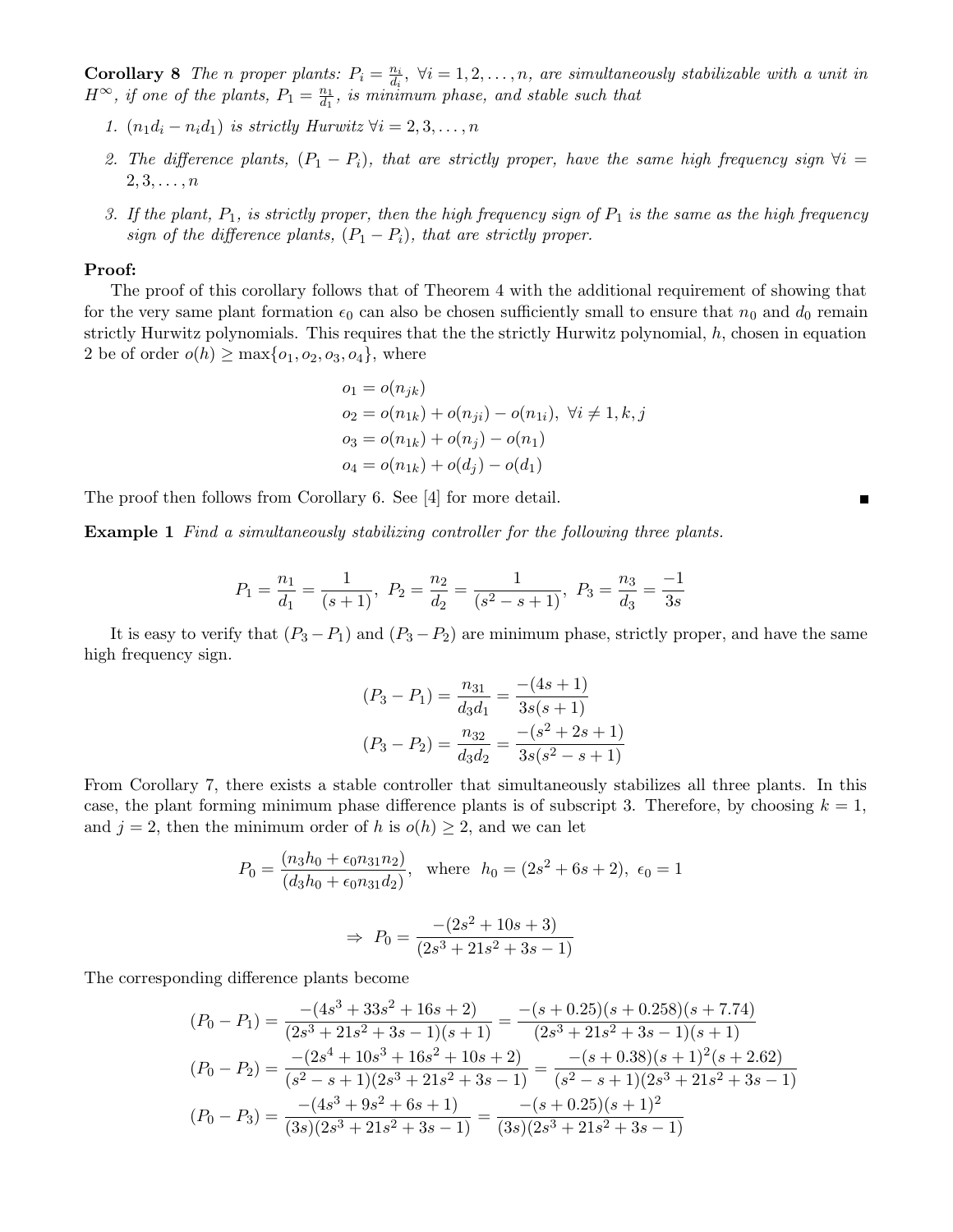$P_0$  is strictly proper, minimum phase and has the same high frequency sign as all of the strictly proper minimum phase difference plants. Therefore, from Corollary 5, there exists a stable controller that simultaneously stabilizes all three plants. Since the relative degree of all three difference plants is less than or equal to the relative degree of  $P_0$ , the next modified plant can be of the form

$$
P_0^1 = P_0 \cdot (\epsilon_1 s + 1)
$$

where  $a_1 = s$  and  $h_1 = 1$ . Choosing  $\epsilon_1 = 0.2$ ,

$$
\Rightarrow P_0^1 = \frac{-(0.4s^3 + 4s^2 + 10.6s + 3)}{(2s^3 + 21s^2 + 3s - 1)}
$$

Forming the difference plants,

$$
(P_0^1 - P_1) = \frac{-0.4(s^2 + 15.5s + 81.2)(s + 0.277)(s + 0.222)}{(s + 1)(2s^3 + 21s^2 + 3s - 1)}
$$

$$
(P_0^1 - P_2) = \frac{-0.4(s + 6.46)(s^2 + 1.72s + 4, 54)(s^2 + 0.8s + 0.17)}{(s^2 - s + 1)(2s^3 + 21s^2 + 3s - 1)}
$$

$$
(P_0^1 - P_3) = \frac{-1.2(s + 0.26)(s + 7.17)(s^2 + 0.9s + 0.45)}{(3s)(2s^3 + 21s^2 + 3s - 1)}
$$

$$
C = -\frac{1}{P_0^1}
$$

$$
C(s) = \frac{(5s^3 + 52.5s^2 + 7.5s - 2.5)}{(s+5)(s+4.68)(s+0.32)}
$$

Example 2 Find a simultaneously stabilizing controller for the following three plants.

$$
P_1 = \frac{n_1}{d_1} = \frac{(s-1)}{4(s^2 - 2s + 4)}, \ P_2 = \frac{n_2}{d_2} = \frac{1}{3(s-5)}, \ P_3 = \frac{n_3}{d_3} = -\frac{(s^2 - s + 1)}{6(5s^2 - s + 3)}
$$

The difference plants formed from  $P_2$  have strictly Hurwitz numerator polynomials. There is only one difference plant, which is strictly proper. Since  $P_2$  is minimum phase, strictly proper, and has the same high frequency sign as the difference plant, which is strictly proper, it follows from Corollary 7 that these plants are strongly simultaneously stabilizable.

$$
(P_2 - P_1) = \frac{n_{21}}{d_1 d_2} = \frac{(s^2 + 10s + 1)}{12(s - 5)(s^2 - 2s + 4)}
$$
  
\n
$$
(P_2 - P_3) = \frac{n_{23}}{d_2 d_3} = \frac{(s^3 + 4s^2 + 4s + 1)}{6(s - 5)(5s^2 - s + 3)} = \frac{(s + 0.38)(s + 1)(s + 2.62)}{6(s - 5)(5s^2 - s + 3)}
$$

By choosing  $k = 3$  and  $j = 1$ , it is easy to verify that the minimum order required for h to ensure existence of a sufficiently small  $\epsilon_0$  is  $o(h) \geq 4$ . Choosing  $P_0$  as

$$
P_0 = \frac{h_0 n_2 + \epsilon_0 a_0 n_3}{h_0 d_2 + \epsilon_0 a_0 n_3} \frac{n_1}{n_1}, \text{ where } a_0 = 1, \quad h_0 = [4s^2 + 5s + 6]^2, \quad \epsilon_0 = 1
$$
\n
$$
\Rightarrow \quad P_0 = \frac{n_0}{d_0} = \frac{(13s^4 + 31s^3 + 73s^2 + 69s + 39)}{(36s^5 - 144s^4 - 381s^3 - 1023s^2 - 960s - 588)}
$$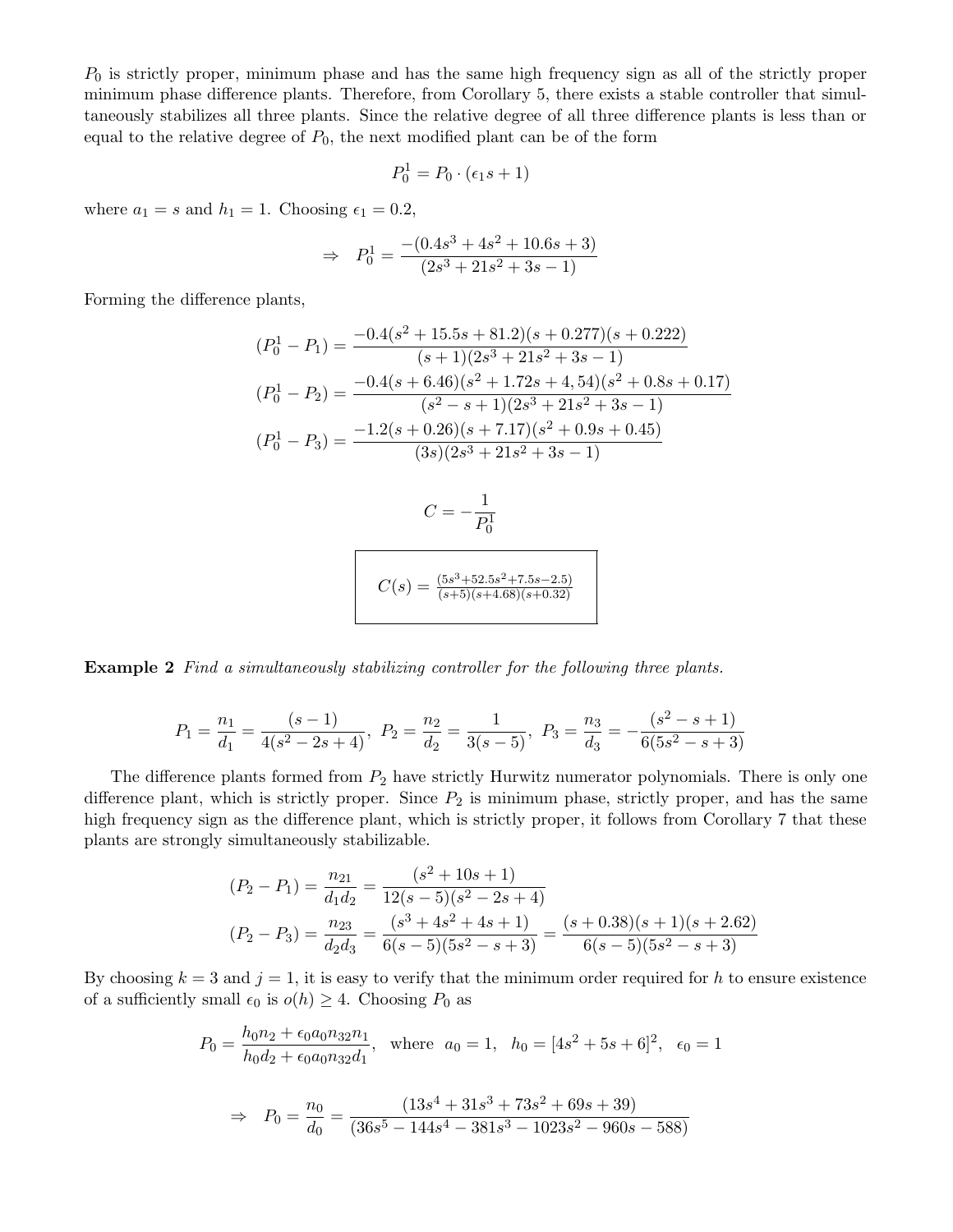Forming the difference plants with  $P_0$ ,

$$
(P_0 - P_1) = \frac{(16s^6 + 200s^5 + 489s^4 + 830s^3 + 709s^2 + 420s + 36)}{4(s^2 - 2s + 4)(36s^5 - 144s^4 - 381s^3 - 1023s^2 - 960s - 588)}
$$
  
\n
$$
(P_0 - P_2) = \frac{(3s^5 + 42s^4 + 135s^3 + 135s^2 + 42s + 3)}{3(s - 5)(36s^5 - 144s^4 - 381s^3 - 1023s^2 - 960s - 588)}
$$
  
\n
$$
(P_0 - P_3) = \frac{(36s^7 + 210s^6 + 651s^5 + 1452s^4 + 1872s^3 + 1419s^2 + 636s + 114)}{6(5s^2 - s + 3)(36s^5 - 144s^4 - 381s^3 - 1023s^2 - 960s - 588)}
$$

All difference plants and  $P_0$  are minimum phase, and  $P_0$  has the same high frequency sign as the two strictly proper difference plants  $(P_0 - P_1)$  and  $(P_0 - P_2)$ . Therefore, from Corollary 5, the plants are strongly simultaneously stabilizable. Since the relative degree of all of the difference plants are less than or equal to the relative degree of  $P_0$ , the next modified plant may be of the form,

$$
P_0^1 = \frac{n_0(\epsilon_1 s + 1)}{d_0}
$$

where  $a_1 = s$  and  $h_1 = 1$ . Choosing  $\epsilon_1 = 0.01$ ,

$$
P_0^1 = \frac{0.01(s + 100)(13s^4 + 31s^3 + 73s^2 + 69s + 39)}{(36s^5 - 144s^4 - 381s^3 - 1023s^2 - 960s - 588)}
$$

The corresponding difference plants formed from  $P_0^1$  are

$$
(P_0^1 - P_1) = \frac{0.0036(s + 0.098)(s^2 + 28.57s + 311)(s^2 + 1.8s + 1.6)(s^2 + 1.3s + 1.4)}{(s^2 - 2s + 4)(s - 6.44)(s^2 + 1.16s + 2.693)(s^2 + 1.279s + 0.942)}
$$
  
\n
$$
(P_0^1 - P_2) = \frac{0.0036(s + 1.27)(s + 1.76)(s^2 + 1.65s + 92.4)(s^2 + 0.4s + 0.004)}{(s - 5)(s - 6.44)(s^2 + 1.16s + 2.693)(s^2 + 1.279s + 0.942)}
$$
  
\n
$$
(P_0^1 - P_3) = \frac{0.0369(s + 0.36)(s + 1.1)(s + 2.24)(s^2 + 0.94s + 5.26)(s^2 + 0.82s + 0.6)}{(s^2 - 0.2s + 0.6)(s - 6.44)(s^2 + 1.16s + 2.693)(s^2 + 1.279s + 0.942)}
$$

 $P_0^1$  is exactly proper and minimum phase, and all of the difference plants are exactly proper and minimum phase,

$$
\Rightarrow \qquad C = -\frac{1}{P_0^1}
$$

$$
C(s) = \frac{-276.9(s - 6.44)(s^2 + 1.16s + 2.693)(s^2 + 1.279s + 0.942)}{(s + 100)(s^2 + 1.071s + 3.299)(s^2 + 1.314s + 0.909)}
$$

**Theorem 5** Let  $n_{1i} := (n_1d_i - n_id_1)$  and  $n_{2i} := (n_2d_i - n_id_2)$ . The n proper plants:  $P_i = \frac{n_i}{d_i}$  $\frac{n_i}{d_i}, \forall i =$  $1, 2, \ldots, n$ , are simultaneously stabilizable, if

- 1.  $(n_{2i} n_{1i})$  is strictly Hurwitz  $\forall i = 1, 2, ..., n$
- 2. The plants,  $\frac{(n_{2i}-n_{1i})}{d_i(d_2-d_1)}$ , that are strictly proper, have the same high frequency sign

#### Proof of Theorem 5:

Let  $P_0 = \frac{(n_2 - n_1)}{(d_2 - d_1)}$  $\frac{(n_2-n_1)}{(d_2-d_1)}$ . Then all of the difference plants formed with  $P_0$  become

$$
(P_0 - P_i) = \frac{(n_{2i} - n_{1i})}{d_i(d_2 - d_1)}
$$

The remainder of the proof follows from Theorem 3.

The following example illustrates, that with the use of Theorem 5, it is sufficient for only one of the difference plants to be minimum phase.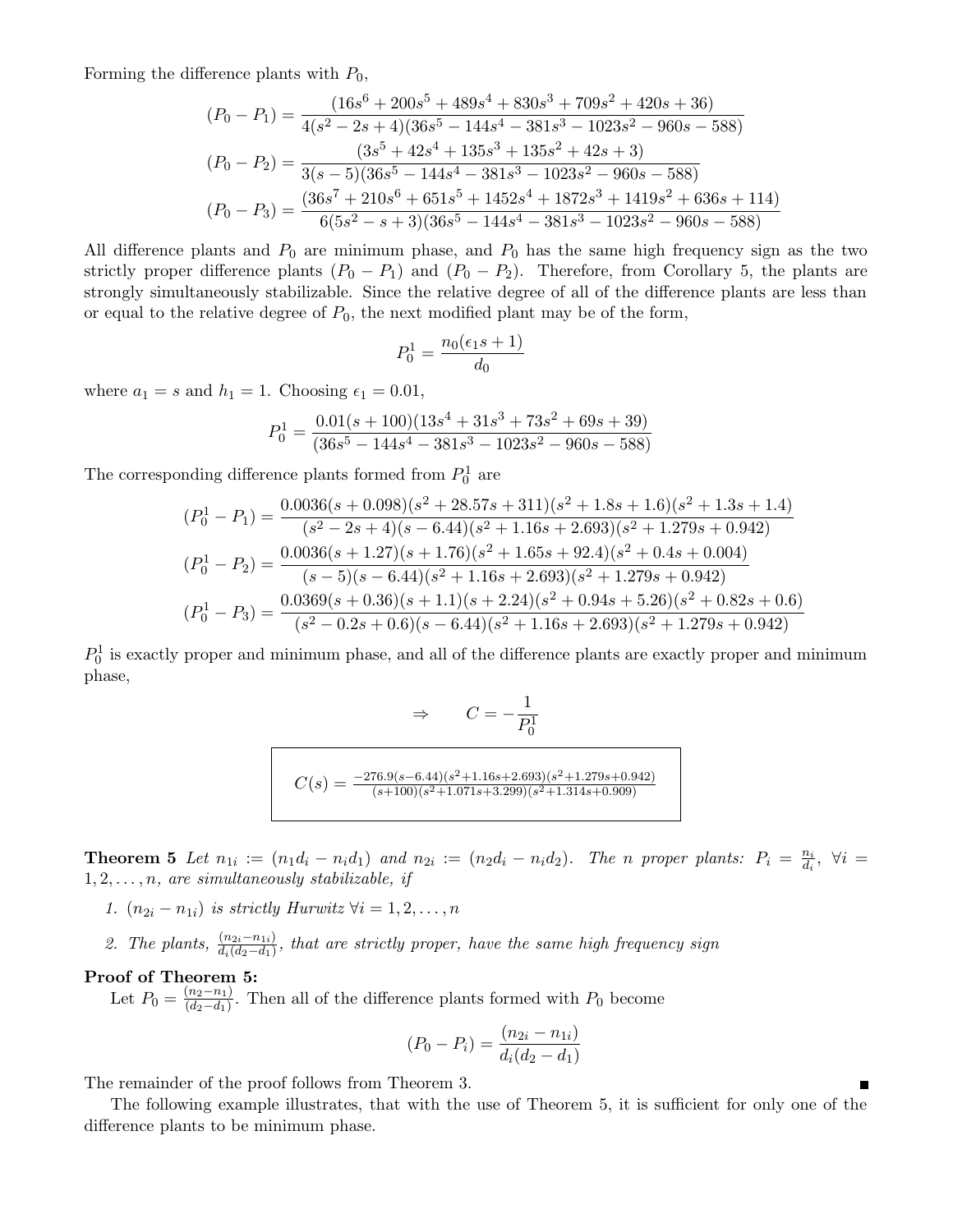Example 3 Find a simultaneously stabilizing controller for the following three plants.

$$
P_1 = \frac{-4}{(s-1)}, P_2 = \frac{(s-1)}{(s+2)}, P_3 = \frac{-7}{3(s-2)}
$$

When forming all difference plants, only one is minimum phase.

$$
(P_2 - P_1) = \frac{n_{21}}{d_2 d_1} = \frac{(s^2 + 2s + 9)}{(s + 2)(s - 1)}
$$

$$
(P_3 - P_1) = \frac{n_{31}}{d_3 d_1} = \frac{(5s - 17)}{3(s - 1)(s - 2)}
$$

$$
(P_3 - P_2) = \frac{n_{32}}{d_3 d_2} = \frac{-(3s^2 - 2s + 20)}{3(s + 2)(s - 2)}
$$

Since  $n_{21}$  is strictly Hurwitz, we can check  $n_{23} - n_{13}$ .

$$
n_{23} - n_{13} = (3s^2 - 2s + 20) + (5s - 17)
$$
  

$$
n_{23} - n_{13} = 3(s^2 + s + 1)
$$

$$
\Rightarrow P_0 = \frac{(n_2 - n_1)}{(d_2 - d_1)} = \frac{(s+3)}{3}
$$

Checking the difference plants with  $P_0$  results in

$$
(P_0 - P_1) = \frac{(s^2 + 2s + 9)}{3(s - 1)}, (P_0 - P_2) = \frac{(s^2 + 2s + 9)}{3(s + 2)}, (P_0 - P_3) = \frac{(s^2 + s + 1)}{3(s - 2)}
$$

Since the difference plants are all minimum phase and improper, and all of the plants are proper, and  $P_0$  is minimum phase, it follows from Corollary 5 that the controller,  $C = -\frac{1}{P_0}$ , strongly simultaneously stabilizes all plants.

$$
C(s) = \frac{-3}{(s+3)}
$$

In this case, the simultaneously stabilizing controller is strictly proper, which, in general, is more difficult to achieve than an exactly proper simultaneously stabilizing controller, per Theorem 1.

## Comments:

There is an interesting special case of Theorem 5. If  $n_{21}$  is strictly Hurwitz,  $(P_0 - P_i)$  has the same relative degree as  $P_0 = \frac{(n_2 - n_1)}{(d_2 - d_1)}$  $\frac{(n_2-n_1)}{(d_2-d_1)}$ ,  $(n_{2i}-n_{1i})=n_{21}$ ,  $\forall i=3,4,\ldots,n$ , and  $\frac{(d_2-d_1)}{(n_2-n_1)}$  is proper, then  $C=\frac{(d_1-d_2)}{(n_2-n_1)}$  $(n_2-n_1)$ simultaneously stabilizes the  $n$  plants. It is easy to verify that the closed loop characteristic polynomials of all plants,  $h_i$ , in this case are the same. This is Emre's result [8]. However, with the application of the more general theorems described in this paper, it is much easier to see all of the special conditions required for common closed loop poles.

There are two corollaries associated with Theorem 5 as well as with the three theorems that follow. Each corollary corresponds to the cases where the controller is stable, minimum phase or both. Since they are similar to Corollaries 5 and 6, they are omitted.

**Theorem 6** Let  $n_{1i} := (n_1d_i - n_id_1)$  and  $n_{2i} := (n_2d_i - n_id_2)$ . The n proper plants:  $P_i = \frac{n_i}{d_i}$  $\frac{n_i}{d_i}, \forall i =$  $1, 2, \ldots, n$ , are simultaneously stabilizable, if

- 1.  $(n_{2i} + n_{1i})$  is strictly Hurwitz  $\forall i = 1, 2, ..., n$
- 2. The plants,  $\frac{(n_{2i}+n_{1i})}{d_i(d_2+d_1)}$ , that are strictly proper, have the same high frequency sign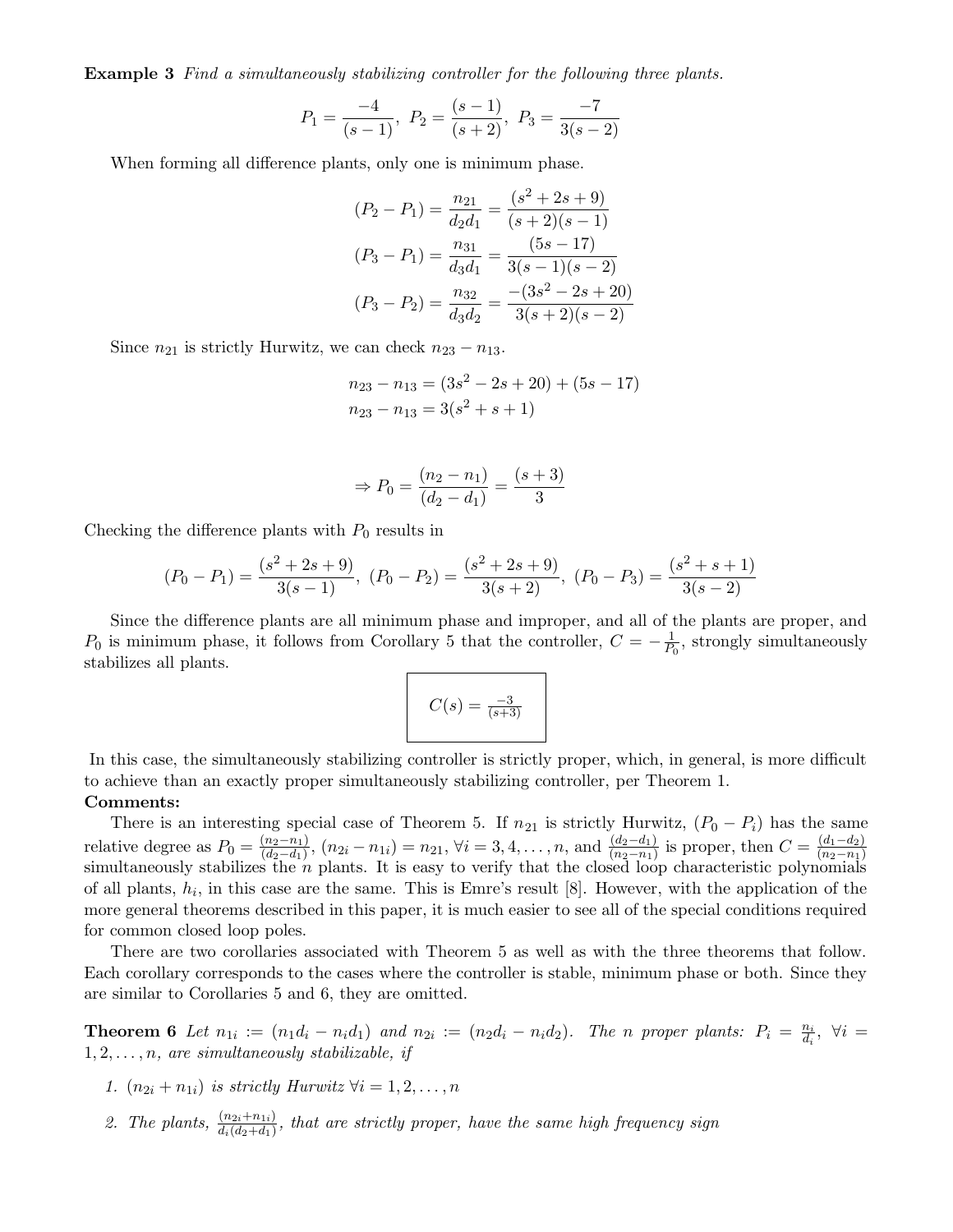### Proof:

Let  $P_0 = \frac{(n_2+n_1)}{(d_2+d_1)}$  $\frac{(u_2+u_1)}{(d_2+d_1)}$ . Then all of the difference plants formed with  $P_0$  become

$$
(P_0 - P_i) = \frac{(n_{2i} + n_{1i})}{d_i(d_2 + d_1)}
$$

The remainder of the proof follows from Theorem 3.

**Theorem 7** Let  $n_{1i}^+ := (n_1d_i + n_id_1)$  and  $n_{2i} := (n_2d_i - n_id_2)$ . The n proper plants:  $P_i = \frac{n_i}{d_i}$  $\frac{n_i}{d_i}, \forall i =$  $1, 2, \ldots, n$ , are simultaneously stabilizable, if

- 1.  $(n_{2i} n_{1i}^+)$  is strictly Hurwitz  $\forall i = 1, 2, ..., n$
- 2. The artificial plants,  $\frac{(n_{2i}-n_{1i}^+)}{d_i(d_2+d_1)}$  $\frac{\overline{(u_{2i}-u_{1i})}}{\overline{d_i(d_2+d_1)}},$  that are strictly proper, have the same high frequency sign

#### Proof:

Let  $P_0 = \frac{(n_2 - n_1)}{(d_2 + d_1)}$  $\frac{(n_2-n_1)}{(d_2+d_1)}$ . Then all of the difference plants formed with  $P_0$  become

$$
(P_0 - P_i) = \frac{(n_{2i} - n_{1i}^+)}{d_i(d_2 + d_1)}
$$

The remainder of the proof follows from Theorem 3.

**Theorem 8** Let  $n_{1i}^+ := (n_1d_i + n_id_1)$  and  $n_{2i} := (n_2d_i - n_id_2)$ . The n proper plants:  $P_i = \frac{n_i}{d_i}$  $\frac{n_i}{d_i}, \forall i =$  $1, 2, \ldots, n$ , are simultaneously stabilizable, if

- 1.  $(n_{2i} + n_{1i}^+)$  is strictly Hurwitz  $\forall i = 1, 2, ..., n$
- 2. The artificial plants,  $\frac{(n_{2i}+n_{1i}^+)}{d \cdot (d_2-d_1)}$  $\frac{\overline{(u_{2i}+u_{1i})}}{\overline{d_i(d_2-d_1)}},$  that are strictly proper, have the same high frequency sign

#### Proof:

Let  $P_0 = \frac{(n_2+n_1)}{(d_2-d_1)}$ . Then the difference plants formed with  $P_0$  become

$$
(P_0 - P_i) = \frac{(n_{2i} + n_{1i}^+)}{d_i(d_2 - d_1)}
$$

The remainder of the proof follows from Theorem 3.

By now, it should be obvious that there are many combinations of the  $n$  plant numerator and denominator polynomials, which could be used to test for sufficient conditions for simultaneous stabilization. The new sufficient conditions of this paper reduce in special cases to published results as summarized below.

- 1. By choosing  $P_0 = \frac{\pm \epsilon}{(s+1)^r}$ , where r is the maximum relative degree of all minimum phase, strictly proper plants with the same high frequency sign, then these new sufficient conditions are a generalization of the results published in [1], [5], [9], and [11].
- 2. By choosing  $P_0 = \epsilon$ , where the plants are all minimum phase and exactly proper, then these new sufficient conditions are equivalent to the results published in [10].
- 3. By choosing  $P_0 = P_1$ , where the difference plants formed from  $P_1$  are all minimum phase and exactly proper, then these new sufficient conditions are a generalization of the results published in [3] and [6].
- 4. By choosing  $P_0 = \frac{(n_2 n_1)}{(d_2 d_1)}$  $\frac{(n_2-n_1)}{(d_2-d_1)}$ , then these new sufficient conditions are a generalization of the results published in [8].